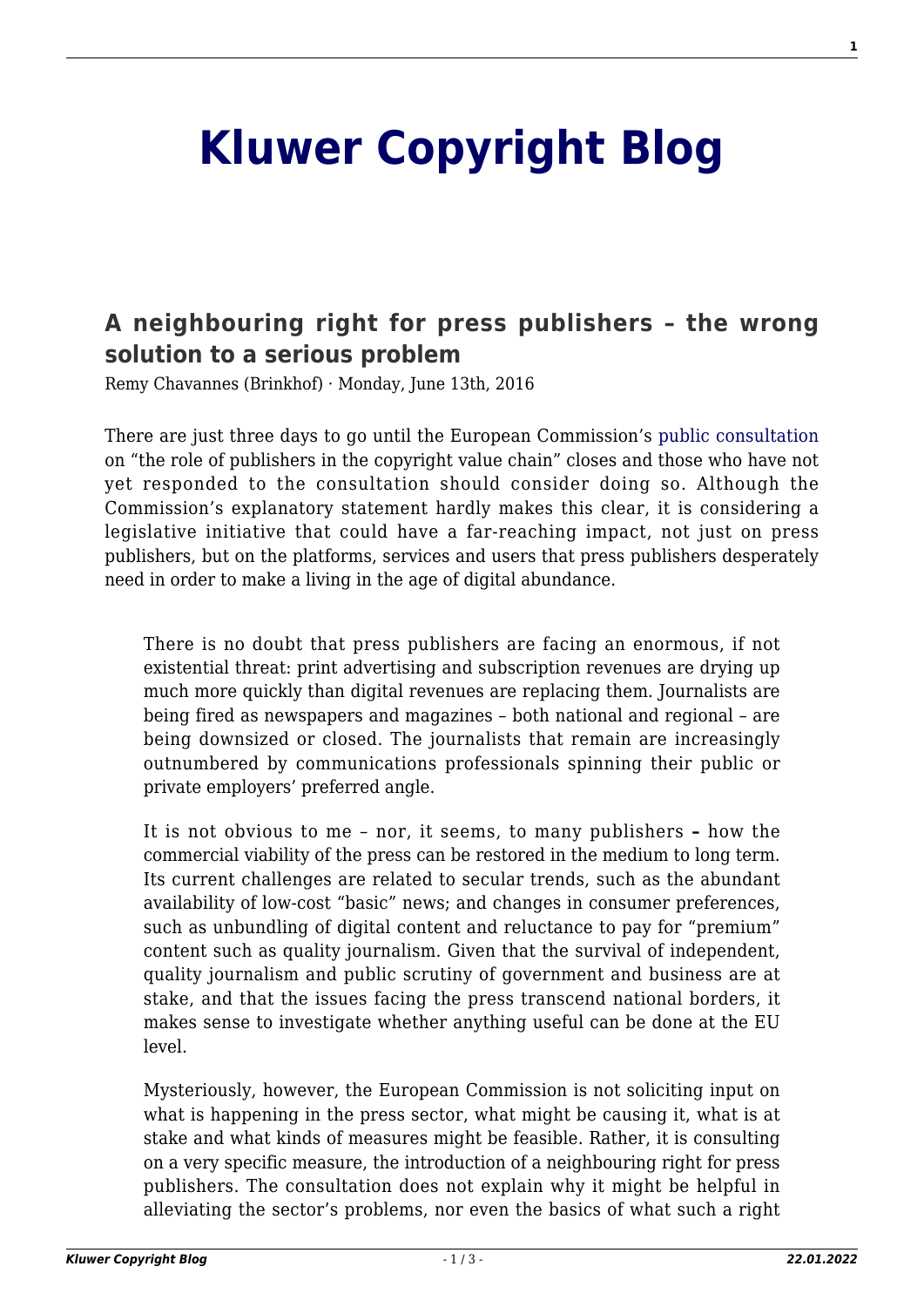might entail (e.g. who gets a right, what does it protect against, is it a prohibition or remuneration right, is it individually or collectively exercised, is it waivable or transferable, etc.). Rather, it is asking what the impact of this undefined neighbouring right would be on publishers, authors, researchers, consumers and intermediaries.

In fact, there is precious little indication that the challenges currently being faced by press publishers are due to the lack of sufficiently broad intellectual property rights. And if insufficient IP rights are not a significant part of the problem, increasing IP rights is unlikely to be a significant part of the solution. At a recent [conference in Amsterdam,](http://www.ivir.nl/newsconference2016) speakers from publishers, academia, politics, civil society and the internet sector were in near-total agreement that a neighbouring right for publishers would solve nothing at best. It would seem more fruitful to investigate other ways in which the position and prospects of publishers of quality journalism can be increased, e.g. via subsidies, tax facilities, the partial repurposing of public broadcasting funds, or other measures that reflect the significant value to a democratic society of having a vigorous, free and independent press.

Implementation of a neighbouring right would bring significant uncertainty, costs and risks, not just to authors and publishers, but also to the eclectic group of platforms, intermediaries and other service providers that play a role in facilitating the publication, discovery and consumption of press content. Larger, existing broad-based platforms will be incentivised to reduce or remove service features that might trigger the new neighbouring right. New entrants are likely to be discouraged, particularly new entrants who want specifically to serve the market for finding and consuming press content. Depending on the scope of any neighbouring right, moreover, it could also negatively impact providers of social networks as well as providers of access, caching and hosting services. Increasing costs, complexity and uncertainty for such a broad category of service providers threatens the free flow of information and investment in – and availability of – innovative digital services, as well as the commercial prospects for publishers and authors.

The commercial viability of press publishers is a very important issue, that deserves serious attention and a willingness to investigate all possible solutions. However, by focusing the discussion, right at the outset, on a specific and probably irrelevant IP measure, the European Commission runs the risk of distracting minds from discovering and implementing new business models for the age of digital abundance, including accepting and embracing unbundling and new consumer preferences. Moreover, if a neighbouring right is ever implemented, it is likely to form an actual impediment to innovation on the part of both publishers and aggregation platforms, therefore actively harming publishers' ability to find and monetise audiences for their products.